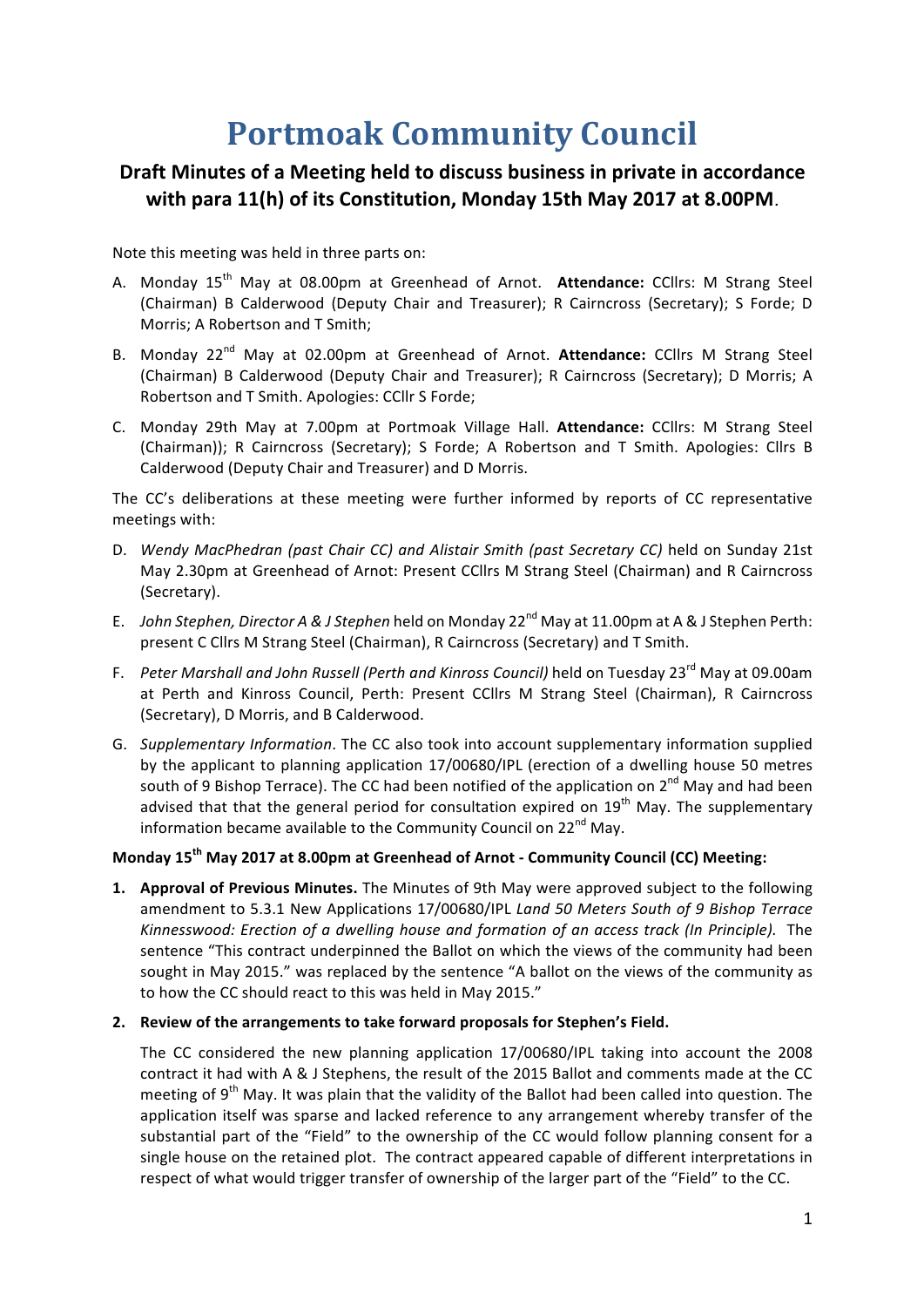The CC noted that, if planning consent for this application was refused, it could explore ownership of the Field (either in total or in part) though a possible Compulsory Purchase Order or through a community buyout. They currently held no information that could sustain either approach.

The CC determined that, before taking a decision on how to respond to the planning application, it would seek to clarify how the contract should be interpreted.

*Action.*

To seek clarity on the matters raised, the CC will seek meetings with A & J Stephen and with Perth and Kinross Council. A further meeting with Wendy MacPhedran (past Chair CC) and Alistair Smith (past Secretary CC) was thereafter also sought.

The meeting of the CC was adjourned and would be reconvened in the light of these meetings

#### **Monday 22nd May at 2.00pm 2017 at Greenhead of Arnot - reconvened CC meeting:**

#### **3.** Meeting with Wendy MacPhedran and Alistair Smith

The Chairman reported on the meeting he and the secretary had had with Wendy MacPhedran (past Chair CC) and Alistair Smith (past Secretary CC) on 21st May.

The initial presentation to the CC dealing with the transfer of land from A & J Stephen to the CC in February 2006 was probably at Stephen's instigation. In that presentation it was made clear that Stephens wished to retain a part of the field. In June 2006 the CC, having decided that the offer of transfer should be pursued, sought by questionnaire the views of the community on how it wanted to manage the ground. The only endowment discussed with Stephens was the £5,000 which was the figure estimated by FWAG for putting the field in order and is included in the contract. There was a second questionnaire of the whole parish in April 2007. Out of 84 replies, 3 wanted to leave the field in Stephens ownership and the others wanted to have it transferred either to a charitable trust or to the CC. 12 of the 84 asked that the retained plot be included in the transfer. In July 2007 Stephens wrote to the CC explaining that they wanted to retain the plot for a possible house site. They accepted that the CC could object to anything they proposed. In early 2008 there were discussion as to whether Stephens would apply for 9 or 10 houses on H20 (Whitecraigs final phase). They opted for 9.

The CC had thought all along that the transfer was to be conditional only on planning for 9 houses on H20. It was admitted that at the time 10 houses on the retained plot (which is what the plain meaning of the contract is) slipped past them. They had had no contact with the planners throughout.

The CC had consistently made two assumptions: (i) that the condition was always meant to relate only to the development on H20 (Whitecraigs Phase 2) and (ii) that more than one house would/could not be built on the retained plot.

*Action.*

Whether deliberate or not there appeared to have been errors in the contract. These were matters that now would be taken forward in discussions with A & J Stephen.

#### **4.** Meeting with John Stephen.

The Chairman reported on the meeting he, the Secretary and CClr T Smith had had with John Stephen, Director A & J Stephen on 22nd May.

John Stephen had stated that on advice he had received the 2008 contract between A & J Stephen and the CC was "dead." He acknowledged that the definition of the "Proposed Development" in the contract erroneously referred to ground to the northwest (the retained Plot), when it should have referred to the south west (Whitecraigs). John Stephen made plain that A & J Stephen will now honour the "thrust" of the contract by transferring to the CC the balance of Stephens field if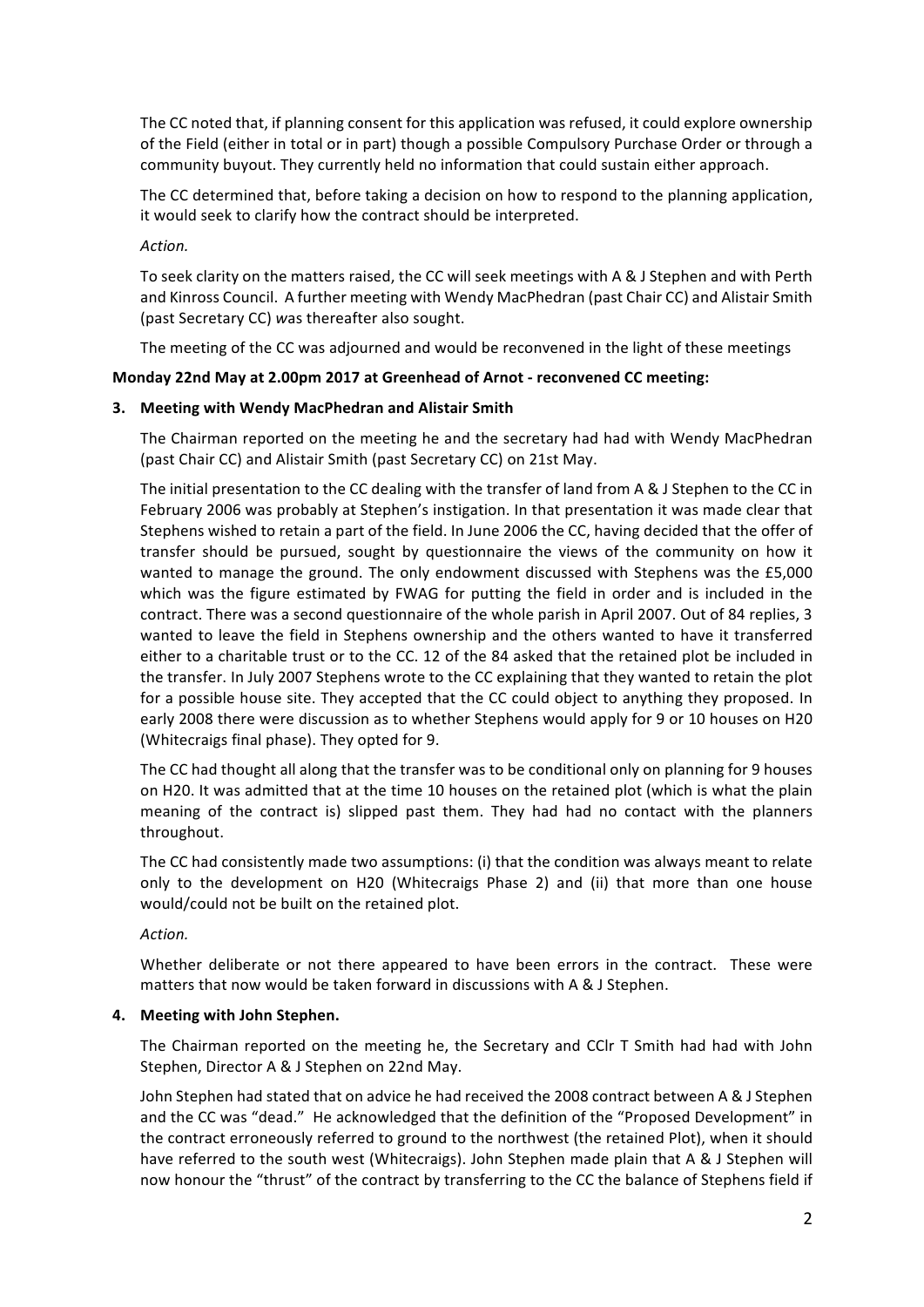its planning application in principle for a single house on the "Retained plot" was granted. The CC sought confirmation of that in writing and clarity on how such an undertaking could be underwritten in law.

John Stephen explained that, if the application is approved, it would be the intention of A & J Stephen to sell the plot to a known interested party either as it is, or more probably having built a house for him on it first. It had never been the intention of A & J Stephen nor had it ever been considered to build more than one house on the plot despite its size. A & J Stephen would accept a planning restriction preventing sub-division of the plot for more than one house.

John Stephen confirmed that if the application was refused it will simply hang on to the ground and in due course, which might be 10 or 20 years away, apply for permission to develop the whole field. He explained that, looking at a map of Kinnesswood, it is logically the next area of expansion for the village.

The Chairman explained that, given that background, the Community Council would reserve its position over the effect of the 2008 contract. The understanding of the parties at the time was, as A & J Stephen acknowledged, that the suspensive condition only applied to the "Proposed Development" on Whitecraigs. The CC's position is that there is not one error in the definition of "proposed development" but two. Further to the error in orientation, A & J Stephen had lodged an application for the development of Whitecraigs in 2008 - some months before the contract with the CC was signed off for nine houses rather than ten. Its position had been further explained in the letter of  $18<sup>th</sup>$  June 2009 from James Lochhead of A & J Stephen which stated that the majority of the hill land would be transferred to the CC after all necessary consents for 9 houses had been granted.

The Chairman asked if A & J Stephen would consider transferring the ground (less the retained plot) to the CC now. John Stephen confirmed that that that would be a Board decision. As the Board would meet the following week the Chairman asked for the matter to be put before the Board.

#### *Action.*

The CC acknowledged that it had to await a response from A & J Stephen.

Three other matters were discussed.

*First*, the landscape plots in Whitecraigs. John Stephen reported that progress was being made towards these being handed over for maintenance to PKC, although that was not yet settled in respect of the plots in Whitecraigs phase one.

Second, ownership of the path along the golf course boundary. The CC regarded this as a liability and if A & J Stephen want to transfer that to the CC along with the Field there would have to be an increase in the endowment. John Stephen said that there might be a possibility of transferring it to PKC along with the other landscape plots.

*Third*, the matter of taking forward the Kinnesswood in Bloom project on a piece of land on the main road close to the golf club house in Kinnesswood which is owned A & J Stephen. Mr Stephen noted that there had been delays with the completion of a lease and said he would chase up the lawyers. He suggested that KIB contact him directly to ensure a timely and supportive response.

#### **5.** The supporting statement to the planning application 17/00680/IPL.

This statement which had now been lodged with PKC and was considered. It contained material information but it had been lodged outwith the consultation period. At the meeting with the planners the CC representatives would ask that either the application be withdrawn and resubmitted or that it be readvertised for consultation when full information is available.

*Action.*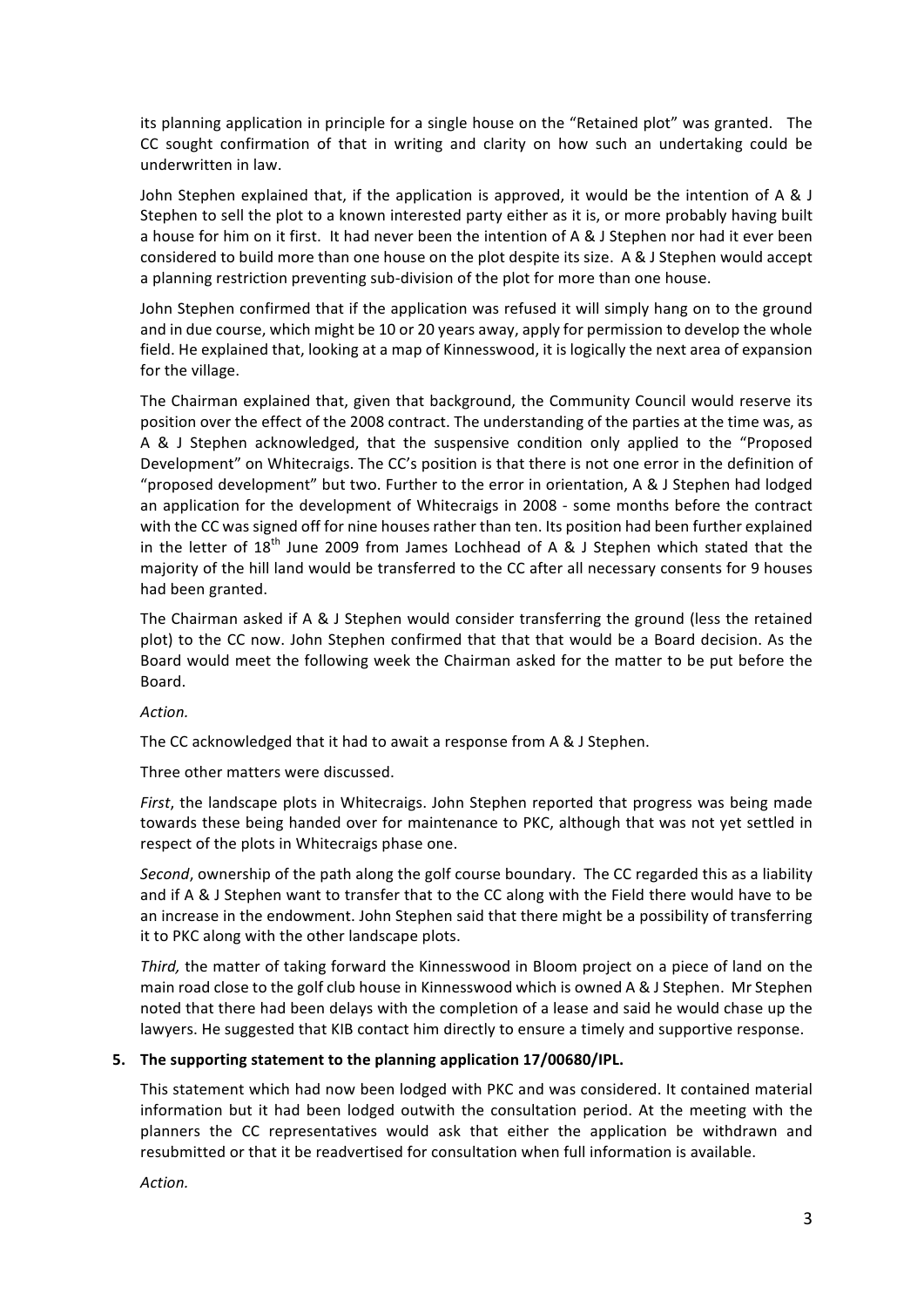To pursue matters concerning Stephen's Field raised in this meeting with the Perth and Kinross Council.

The meeting of the CC was adjourned and would be reconvened following the meeting with Perth and Kinross Council.

#### **Monday 29th May at 7.00pm 2017 at Portmoak Village Hall - reconvened CC meeting:**

#### **6.** Code of Conduct for Community Councillors.

The Chairman drew counsellors' attention to the Code of Conduct which bound all community councillors. He referred to the Principle of "Objectivity" which stated: "In all your decisions and *opinions* as a community councillor, you must endeavour to represent the overall views of your *community, taking account of information which is provided to you or is publicly available, assessing its merit and gathering information as appropriate, whilst laying aside personal opinions or preferences."*

#### **7. Meeting with Perth and Kinross Council**

The Chairman reported on the meeting he, the Secretary and CCllrs D Morris and B Calderwood had had with Perth and Kinross Council (Peter Marshall and John Russell of the Environment Service - Planning) on 23rd May.

The status of the planning application in light of the late submission of significant material information by A & J Stephen was reviewed. CC representatives reported that the supplementary information to application  $17/00680/1PL$ , submitted by the agent of A & J Stephens - EMAC Planning LLP, had only come to the notice of the CC on  $22^{nd}$  May after the statutory period for consultation had closed. This information was critical to the planning application. PKC acknowledged that it had also been advised of this late submission at the same time the CC had learned of it. It was acknowledged that the information was highly relevant to the agreement that A & J Stephen were intent on pursuing and that there were flaws in it - not least that no site for the proposed single house on the "Retained plot" had been shown. This was relevant as the argument for granting consent turned on application of the Council's Housing in the Countryside policy; in particular provision for consent to be granted under accepted and identified "Building Groups." PKC acknowledged that there were problems with the application and would, further to discussion with A & J Stephen, consider what action to take and advise the CC accordingly.

In general discussion the possibility of PKC leading a Compulsory Purchaser Order for the entire Field was raised but, in light of the circumstances and the criteria likely to be applied, this was thought to be highly unlikely. Whether or not a community buyout for the Retained plot could progress would depend in the first instance on whether such as approach was deemed admissible by Scottish Ministers and whether in due course funding could be found.

#### *Action.*

The CC agreed that no action would be taken pending a response from both A & J Stephen and Perth and Kinross Council to the matters raised.

#### **8. Planning:**

- 1. New applications:
	- a) 17/00756/FLL Land 20 metres east of Carraigen Leslie. Erection of a dwelling house. No Comment.
	- b) 17/00505/ADV. Poet's House, The Cobbles, Kinnesswood, Kinross. Display of sign. No comment.
	- c) (16/00680/FLL) (Removal of Condition 2 visibility splays). Request to CC from PKC to consider removal of its objection to the removal of condition 2 in respect of the consent